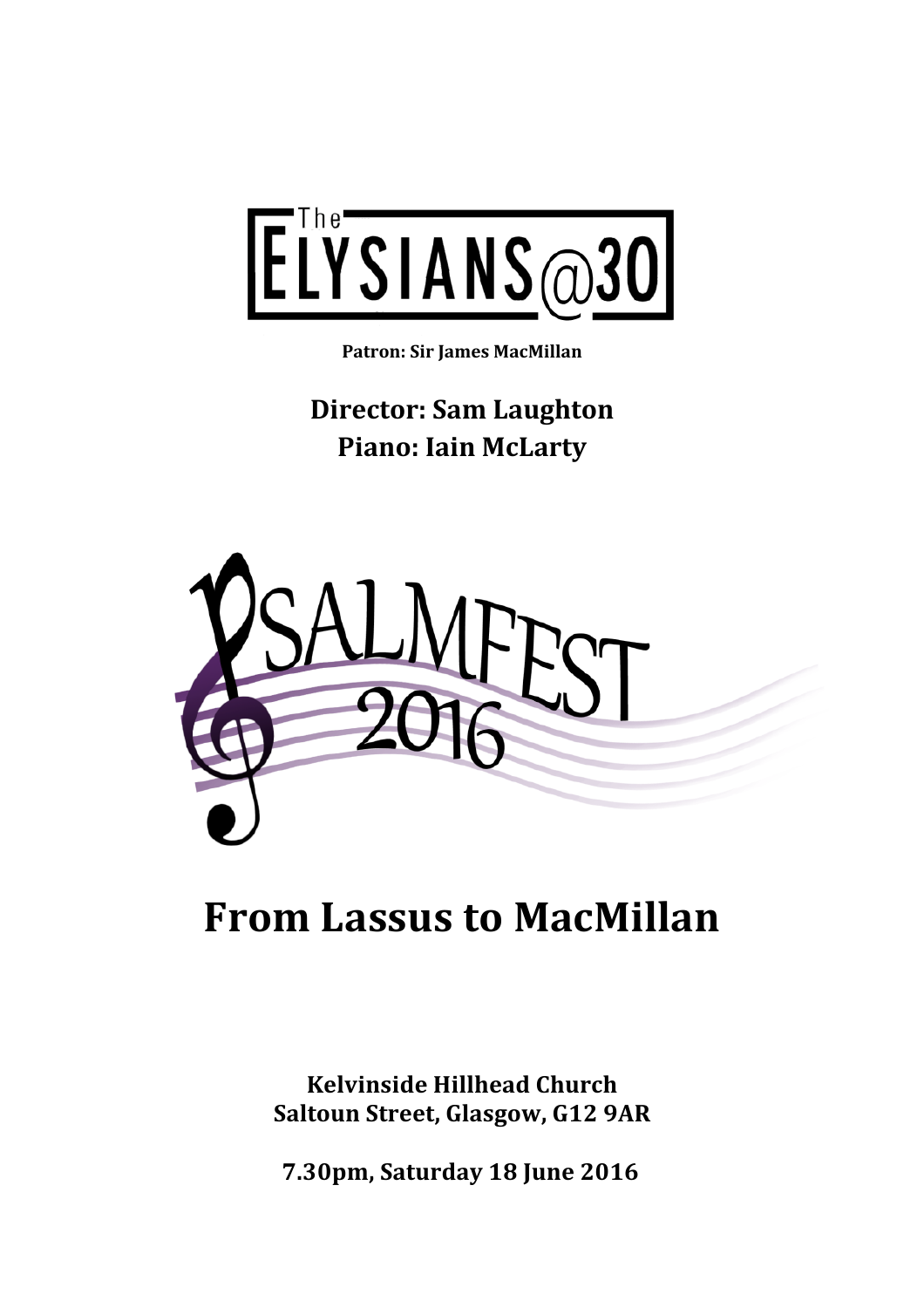The Elysian Singers have been singing for 30 years, and are celebrating with a whole year of song! Through ten concerts we are showcasing the enormous variety of styles, periods and genres that we love to perform: and to link the whole programme together, have undertaken to include at least one setting from each of the 150 Psalms. After all, the Psalms are the single most comprehensive source of sung poetry in existence, and one which has been drawn on by almost every composer of the last 500 years. From Russia to America, and from Estonia to Italy; in languages from Hebrew to Hungarian and from Finnish to French; by composers from Byrd to Bernstein, and from Monteverdi to MacMillan; and from unaccompanied miniatures to symphonic masterworks: here is music to uplift, challenge, inspire and celebrate!

The music in tonight's concert falls broadly into two kinds. On the one hand, we present music by composers from throughout the British Isles, headed by the choir's new patron Sir James MacMillan. On the other, we celebrate 400 years of European sacred music from the early mastery of Lassus, Gesualdo and Gabrieli to the utterly individual Francis Poulenc.

#### **O Radiant Dawn**

#### *James MacMillan (b. 1959)* Antiphon for 21 December

O Radiant Dawn, Splendour of eternal Light, Sun of Justice: come, shine on those who dwell in darkness and the shadow of death.

Isaiah had prophesied,'The people who walked in darkness have seen a great light; upon those who dwelt in the land of gloom a light has shone.'

Amen.

#### **Domine Deus meus**

*Andrea Gabrieli (c. 1532-1585)* Psalm 7 vv. 1-5

> Domine Deus meus, in te speravi; salvum me fac ex omnibus persequentibus me, et libera me.

Nequando rapiat ut leo animam meam, dum non est qui redimat, neque qui salvum faciat. Domine Deus meus, si feci istud, si est iniquitas in manibus meis.

Si reddidi retribuentibus mihi mala. decidam merito ab inimicis meis inanis.

*O* Lord my God, in thee have I put my trust: save me *from all them that persecute me, and deliver me;* Lest he devour my soul, like a lion, and tear it in pieces: *while there is none to help.* 

*O* Lord my God, if I have done any such thing: or if there *be any wickedness in my hands;*

*If I have rewarded evil unto him that dealt friendly with me:* yea, I have delivered him that without any cause is *mine enemy.*

#### **Confitemini Domino**

*Orlande de Lassus (c. 1530-94)* Psalm 105 vv. 1-3

> Confitemini Domino et invocate nomen eius, annuntiate inter gentes opera eius, cantate ei et psallite ei.

> Narrate omnia mirabilia eius, laudamini in nomine sancto eius, laetetur cor quaerentium Dominum.

*O* give thanks unto the Lord, call upon his name, make *known his deeds among the people, sing unto him, sing psalms unto him.*

Talk ye of all his wondrous works, glory ye in his holy *name, let the heart of them rejoice that seek the Lord.*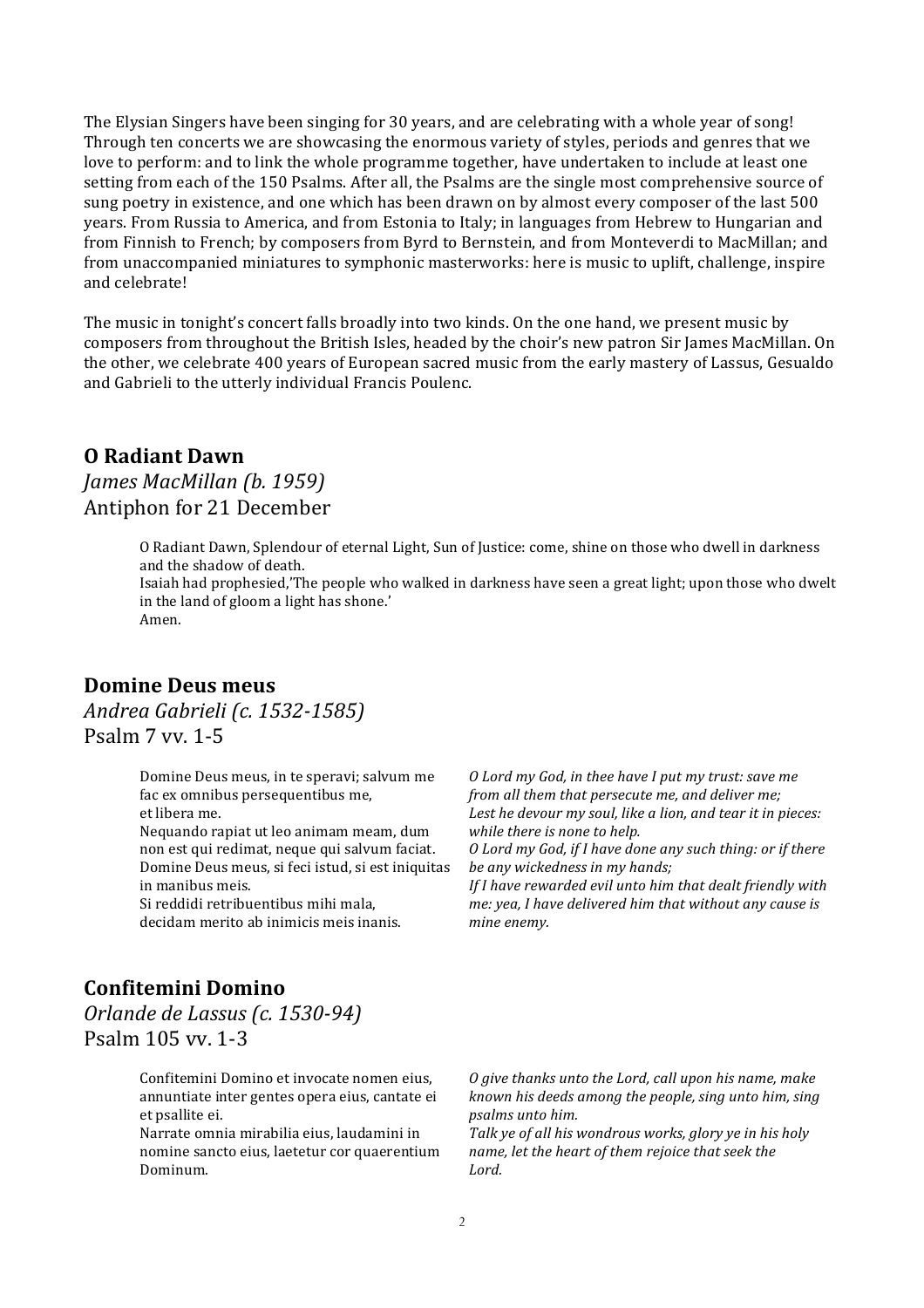# **Beati quorum via** *CV Stanford (1852-1924)*

Psalm 119 v. 1

Beati quorum via integra est: Qui ambulant in lege Domini. *Blessed are the undefiled in the way,* who walk in the law of the Lord.

# **Llanhawadan**

Tune anonymous, harmonised by Vincent Novello (1781-1861) Metrical translation of Psalm 142 vv. 1-2 by Edmund (Edmwnd) Prys (c. 1544 -1624)

Rhois weddi er yr Arglwydd nef; Yn llymfy lief ym biliais A'm holl fyfyrdod ger ei fron, O'm calon y tywyllais.

Ond pan fynegais it fy nghur, A'm dolur o'm meddyliau; Da gwyddit ti bob ffordd a'r man, Y rhoisan'i mi faglau.

*I cried unto the Lord with my voice;* with my voice unto the Lord *did I make my supplication.*

*I poured out my complaint before him; I shewed before him my trouble.*

# **A Dieu ma voix j'ay haussée** *Jan Pieterszoon Sweelinck (1562-1621)* Psalm 77, vv. 1-2

A Dieu ma voix j'ay haussée, Et ma clameur addressée. A Dieu ma voix a monté, Et mon Dieu m'a escouté.

Au jour de ma grand' destresse, Dieu a esté mon addresse, Et du soir au lendemain Je luy ay tendu la main.

*I will cry unto God with my voice: even unto God will I cry with my voice, and he shall hearken unto me.*

*In the time of my trouble I* sought the Lord: *my sore ran and ceased not in the night-season.*

# **Discedite a me**

*Gesualdo di Venosa (c.1566-1613)* Psalm 6 v. 8

> Discedite a me omnes qui operamini iniquitatem, quoniam exaudivit Dominus vocem fletus mei.

*Depart from me, all ye workers of iniquity, for the Lord hath heard the voice of my weeping.*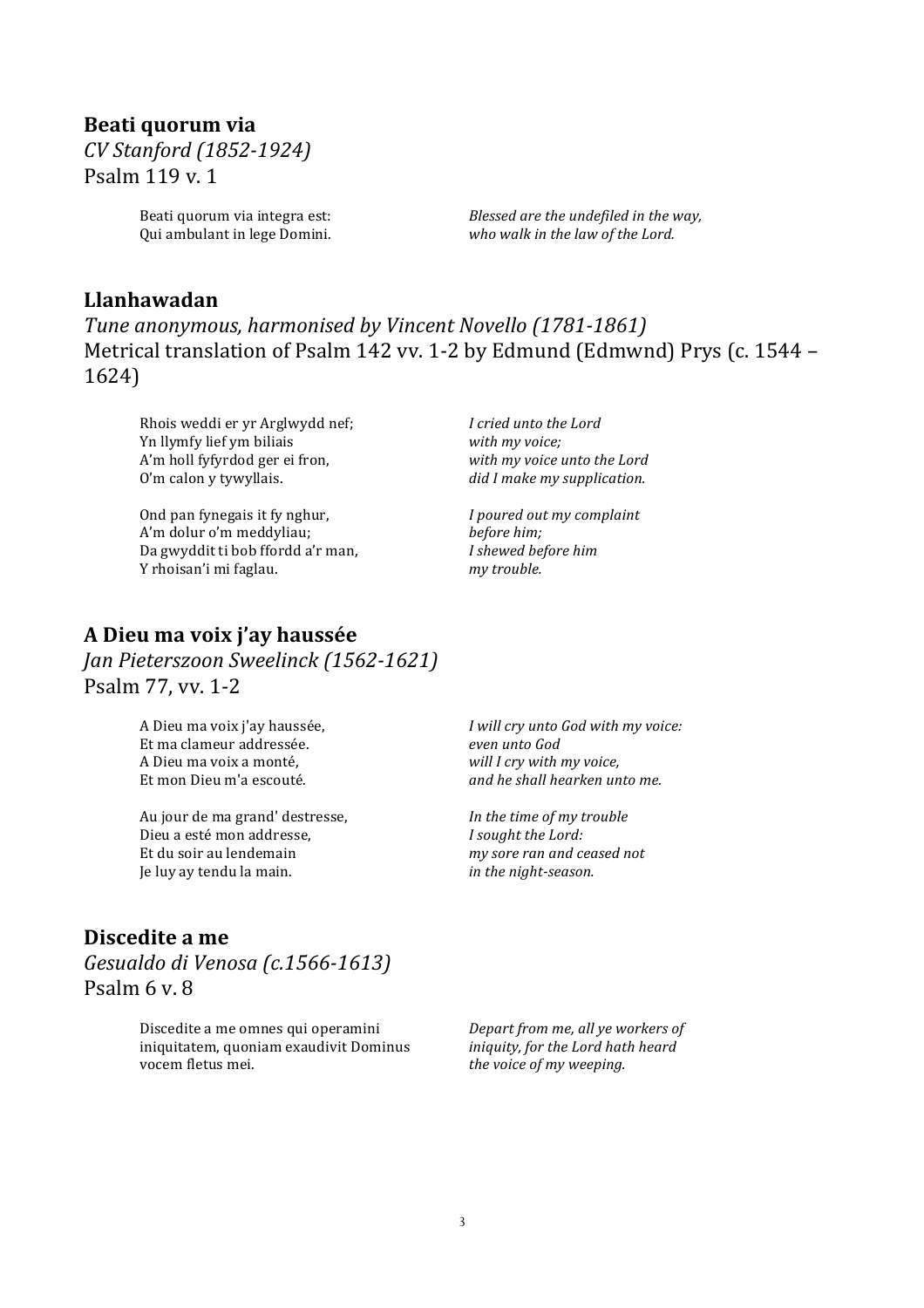#### **Exaudi Deus** *Michael Praetorius (1571-1621)* Psalm  $61$  vv.  $1-4$

Exaudi Deus deprecationem meam intende orationi meae.

A finibus terrae ad te clamavi dum anxiaretur cor meum: in petram excelsam deduc me. Quia factus es spes mea, turris fortitudinis contra inimicos.

Inhabitabo in tabernaculo tuo in secula: sperabo in velamento alarum tuarum. Sela. Hear my cry, O God; attend unto my prayer.

From the end of the earth will I cry unto thee, when my heart is overwhelmed: lead me to the rock that is higher than I.

For thou hast been a shelter for me, and a strong tower from the enemy.

I will abide in thy tabernacle for ever: I will trust in the covert of thy wings. Sela.

### **Exultate Deo**

*Francis Poulenc (1899-1963)* Psalm 81 vv. 1-3

> Exultate Deo, adjutori nostro, Jubilate Deo Jacob. Sumite psalmum, et date tympanum Psalterium iucundum cum cythara Buccinate in neomenia tuba Insigni die solemnitatis vestrae.

Sing aloud unto God our strength: Make a joyful noise unto the God of Jacob. Take a psalm, and bring hither the timbrel, The pleasant harp with the psaltery. Blow up the trumpet in the new moon, In the time appointed, on your solemn feast day.

# **\*\*\* INTERVAL \*\*\***

#### **Haec dies**

*William Byrd (c.1539-1623)* Psalm 118 v 24

> Haec dies quam fecit Dominus: exultemus et laetemur in ea. Alleluia.

This is the day the Lord has made: *let us rejoice and be glad in it. Alleluia.*

#### **Beatus qui intelligit**

*Orlande de Lassus (c. 1530-94)* Psalm  $41$  vv.  $1-4$ 

> Beatus qui intellegit super egenum et pauperem: in die mala liberabit eum Dominus. Dominus conservet eum et vivificet eum et beatum faciat eum in terra: et non tradat eum in animam inimicorum eius. Dominus opem ferat illi super lectum doloris

eius: universum stratum eius versasti in infirmitate eius.

Ego dixi, Domine miserere mei: sana animam meam quia peccavi tibi.

*Blessed is he that considereth the poor: the Lord will* deliver him in time of trouble. The Lord will preserve him, and keep him alive; and he shall be blessed upon the earth: and thou wilt not deliver *him unto the will of his enemies.* The Lord will strengthen him upon the bed of *languishing: thou wilt make all his bed in his sickness. I* said, Lord, be merciful unto me: heal my soul; for I have *sinned against thee.*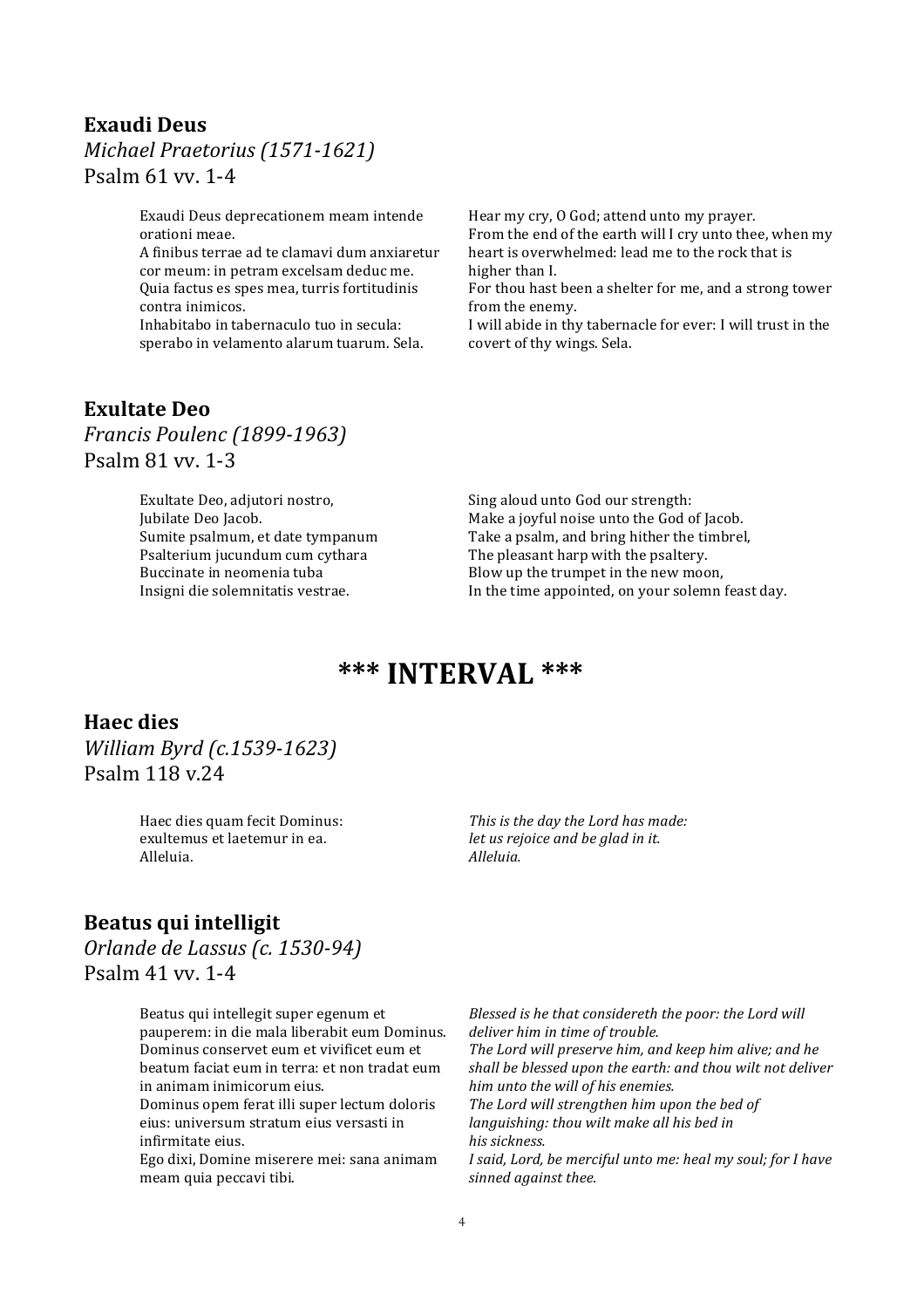# **Attendite popule**

#### *Ascanio Trombetti (1544-1590)* Psalm 78 vv. 1-4

Attendite popule meus legem meam: inclinate aurem vestram in verba oris mei. Aperiam in parabolis os meu: loquar propositiones ab initio. Quanta audivimus et cognovimus ea et patres nostri narraverunt nobis.

Non sunt occultata a filiis eorum in generatione altera narrantes laudes Domini et virtutes eius et mirabilia eius quae fecit.

*Give ear, O my people, to my law: incline your ears to the words of my mouth.*

*I* will open my mouth in a parable: *I* will utter dark sayings of old, which we have heard and *known, and our fathers have told us.*

We will not hide them from their children, showing to the *generation to come the praises of the Lord, and his strength, and his wonderful works that he hath done.*

# **Faire is the heaven**

# *William H. Harris (1883-1973)* Words from 'An Hymne of Heavenly Beautie' by Edmund Spenser

Faire is the heaven where happy soules have place In full enjoyment of felicitie, Whence they doe still behold the glorious face Of the Divine Eternall Majestie;

… Yet farre more faire be those bright Cherubins, Which all with golden wings are overdight, And those eternall burning Seraphins, Which from their faces dart out fierie light; Yet fairer then they both, and much more bright, Be th' Angels and Archangels, which attend On Gods owne person, without rest or end.

These then in faire each other farre excelling, As to the Highest they approch more neare, Yet is that Highest farre beyond all telling, Fairer then all the rest which there appeare. Though all their beauties joynd together were: How then can mortall tongue hope to expresse The image of such endlesse perfectnesse?

#### **Du malin le meschant**

*Jan Pieterszoon Sweelinck (1562-1621)* Psalm 36

> Du malin le meschant vouloir Parle en mon cœur, et me fait voir, Qu'il n'a de Dieu la crainte: Car tant se plaist en son erreur, Que l'avoir en haine et horreur C'est bien force et contrainte. Son parler est nuisant et fin: Doctrine va fuyant, à fin De jamais bien ne faire: Songe en son lict meschanceté,

*My heart sheweth me the*  wickedness of the ungodly: *that there is no fear of God before his eyes.* For he flattereth himself in his own sight: *until his abominable sin be found out.* The words of his mouth are unrighteous, and full of deceit: he hath left off to behave himself wisely, and to do good. *He imagineth mischief upon his bed,*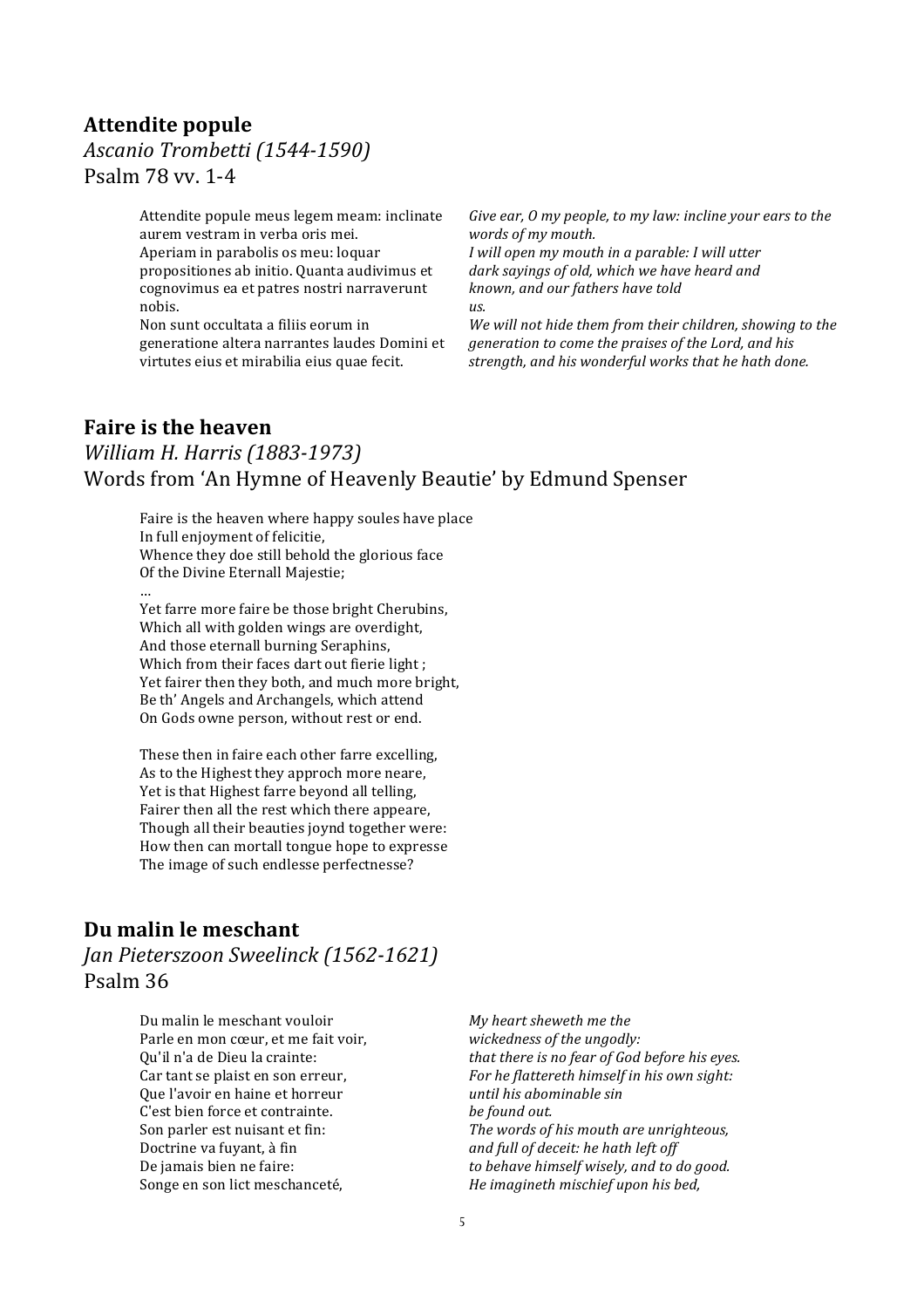Au chemin tors est arresté, A nul mal n'est contraire.

O Seigneur, ta benignité Touche aux cieux, et ta verité Dresse aux nues la teste: Tes iugements semblent hauts monts, Un abysme tes actes bons Tu gardes homme et beste. O que tes graces nobles sont Aux hommes qui confiance ont En l'ombre de tes aisles. De tes biens soules leurs desirs. Et au fleuve de tes plaisirs Pour boire les appelles.

Car source de vie en toy gist, Et ta clarté nous eslargist Ce qu'avons de lumiere. Continue, ô Dieu toutpuissant, A tout cœur droit te congnoissant, Ta bonté coustumiere. Que le pied de l'homme inhumain De moy n'approche et que sa main Ne m'esbranle ne greve: C'est faict les iniques cherront, Et repoussés trebuscheront, Sans qu'un d'eux se releve.

*and hath set himself in no good way: neither doth he abhor any thing that is evil.* 

Thy mercy, O Lord, reacheth unto the heavens: and thy faithfulness *unto the clouds.* Thy righteousness standeth like the strong mountains: *thy judgements are like the areat deep. Thou, Lord, shalt save both man and beast: How excellent is thy mercy, O God:* and the children of men shall put their trust under the *shadow of thy wings.* They shall be satisfied with the plenteousness of thy *house:* and thou shalt give them drink of thy pleasures, as *out of the river.*

*For with thee is the well of life:* and in thy light *shall we see light. O* continue forth thy loving-kindness unto them that *know thee: and thy righteousness unto them that are true of heart. O let not the foot of pride come against me: and let not the hand of the ungodly cast me down. There are they fallen, all that work wickedness:* they are cast down, *and shall not be able to stand.*

#### **Deus noster refugium** *James MacMillan (b.1959)* Psalm 46

In finem, filiis Core, pro arcanis. Psalmus.

Deus noster refugium et virtus; adjutor in tribulationibus quae invenerunt nos nimis. Propterea non timebimus dum turbabitur terra, et transferentur montes in cor maris.

Sonaverunt et turbatae sunt aquae eorum; conturbati sunt montes in fortitudine ejus. Fluminis impetus laetificat civitatem Dei: sanctificavit tabernaculum suum Altissimus.

Deus in medio ejus, non commovebitur; adjuvabit eam Deus mane diluculo.

Conturbatae sunt gentes, inclinata sunt regna: dedit vocem suam, mota est terra.

Dominus virtutum nobiscum; susceptor noster Deus Jacob.

Venite et videte opera Domini, quae posuit prodigia super terram.

Auferens bella usque ad finem terrae.

Arcum conteret, et confringet arma, et scuta conburet in igne.

Unto the end, for the sons of Korah, for confidants. A *Psalm.*

God is our refuge and strength, a very present help in *trouble.*

Therefore will not we fear, though the earth be removed, and though the mountains be carried into the midst of *the sea;*

Though the waters thereof roar and be troubled, though *the mountains shake with the swelling thereof.* 

*There is a river, the streams whereof shall make glad the* city of God, the holy place of the tabernacles of the most *High.*

God is in the midst of her; she shall not be moved: God shall help her, and that right early.

The heathen raged, the kingdoms were moved: he *uttered his voice, the earth melted.* 

The Lord of hosts is with us; the God of Jacob is our *refuge.*

*Come, behold the works of the Lord, what desolations he hath* made in the earth.

He maketh wars to cease unto the end of the earth; *he breaketh the bow, and cutteth the spear in sunder; he burneth the chariot in the fire.*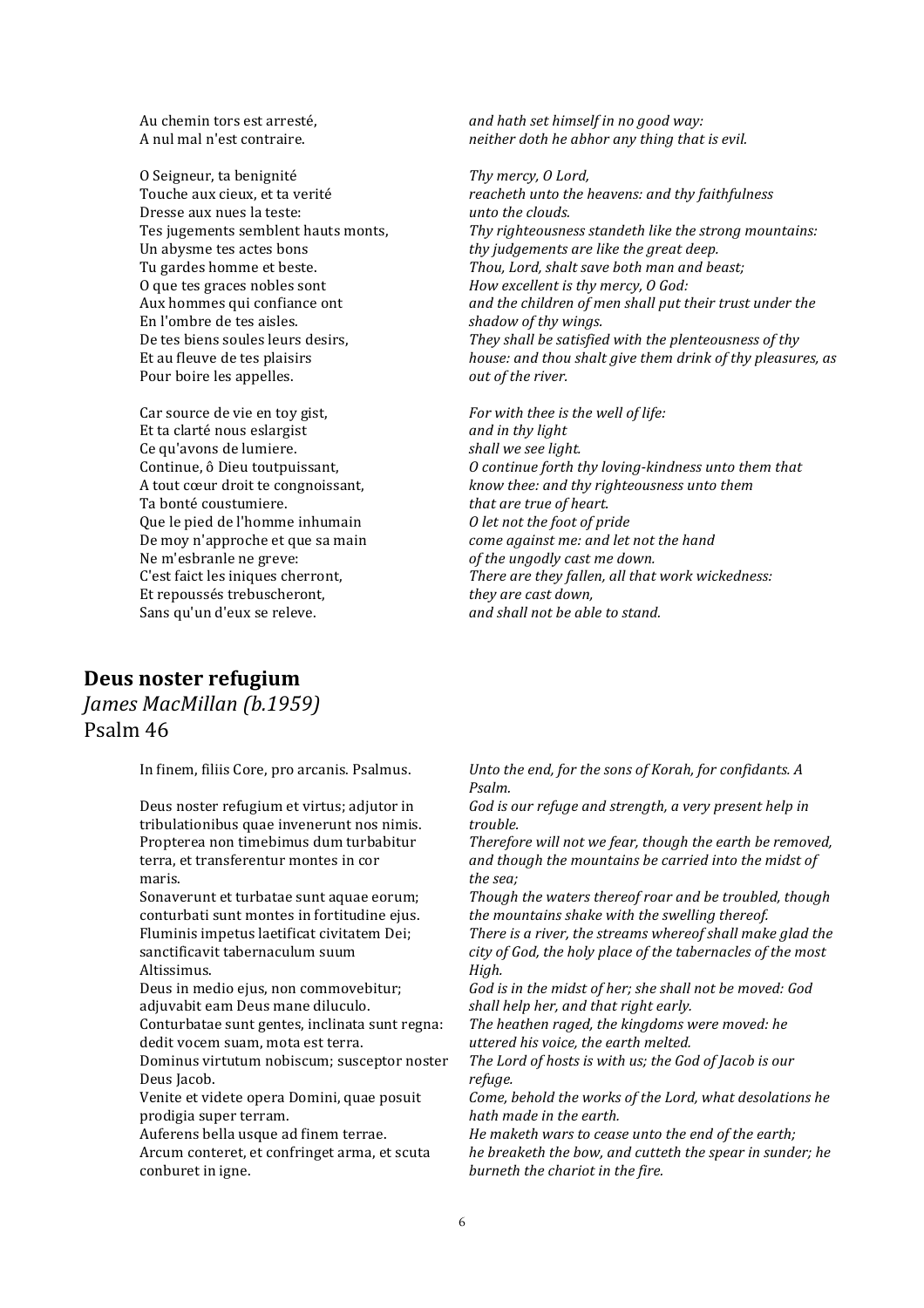Vacate, et videte quoniam ego sum Deus; exaltabor in gentibus, exaltabor in terra. Dominus virtutum nobiscum; susceptor noster Deus Jacob.

*Be still, and know that I am God: I will be exalted among* the heathen, I will be exalted in the earth. The Lord of hosts is with us; the God of Jacob is our *refuge.*

# **My soul, there is a country** *C. Hubert H. Parry (1848-1918)* Words: 'Peace' by Henry Vaughan

My soul, there is a country Far beyond the stars, Where stands a winged sentry All skillful in the wars, There above noise, and danger Sweet peace sits crown'd with smiles, And one born in a manger Commands the beauteous files. He is thy gracious friend, And (O my soul awake!) Did in pure love descend To die here for thy sake, If thou canst get but thither, There grows the flower of peace, The rose that cannot wither Thy fortress, and thy ease: Leave then thy foolish ranges; For none can thee secure, But one who never changes, Thy God, thy life, thy cure.

#### **THE ELYSIAN SINGERS**

- Anne Taylor Harriet Gritton Jessica Buchanan-Barrow Sally de Frates Alice Ruffle Lois Gallagher Katie Parker **Judith Watts Ruth Ilton** Jo Dew-Jones
- Jessica Marais Lucy Swanson Rosie Edge Heather Devine Anne Webster Nick Richmond-Smith Richard Warren Tony Zacaroli Martin Hurst John Hayward
- Stephen Jones Naveen Rajendran Andy Chan David Parker Andrew Daws Dan Rollison Christopher Whitehouse David Benedict Jonathan Glasspool